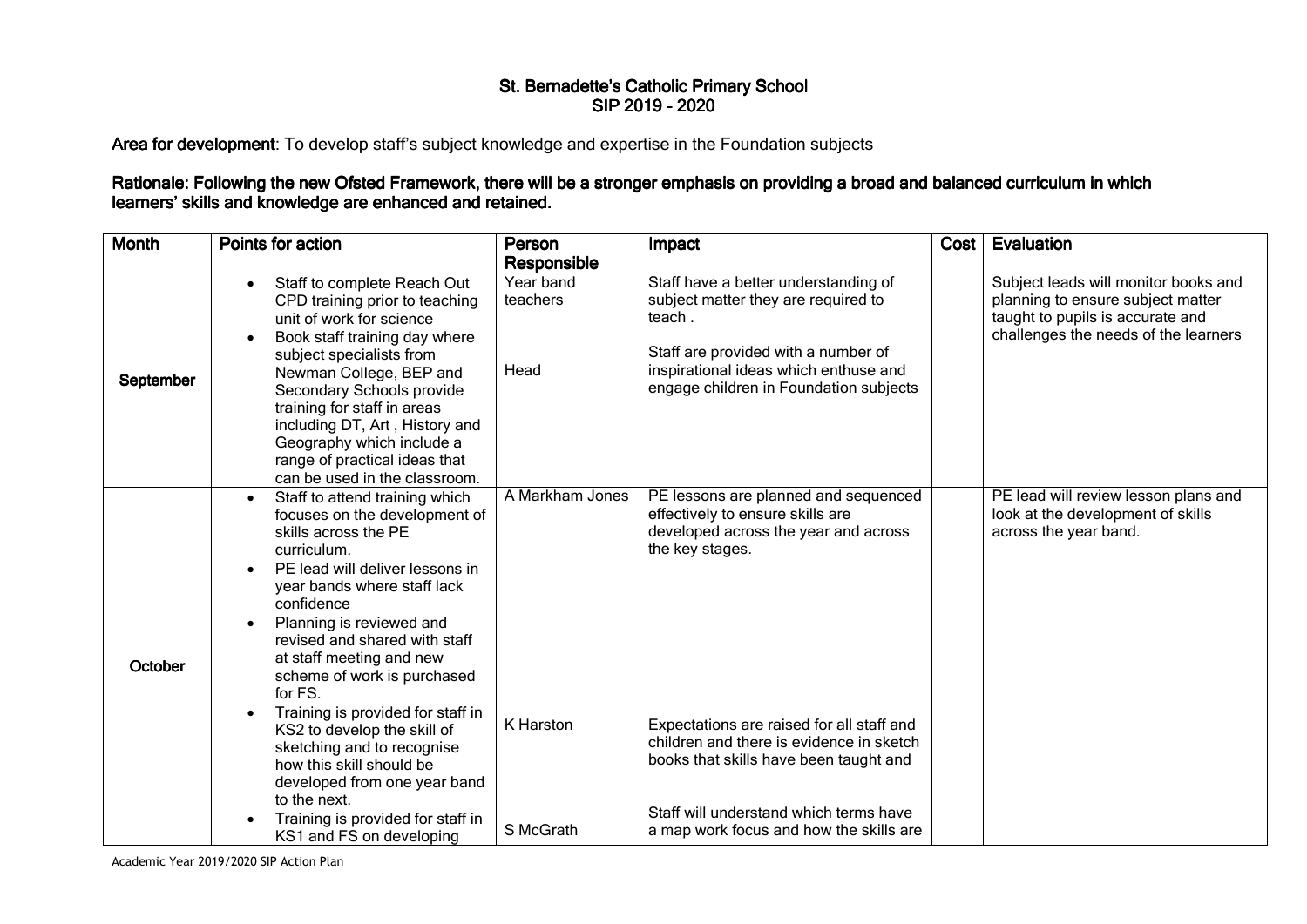|                                | map work skills and<br>knowledge of the world.<br>Share an understanding of<br>how chronology is developed<br>across the key stages in<br>history lessons.                                             | S McGrath and K<br>Harston | sequenced and developed from unit to<br>the next and from one year band to the<br>next. There is a clear expectation of the<br>subject knowledge that is expected to<br>be taught in each year band.<br>Each history unit will begin with the<br>formation of a timeline, in which<br>children will place significant events<br>that have been previously taught, in<br>chronological order                          |  |
|--------------------------------|--------------------------------------------------------------------------------------------------------------------------------------------------------------------------------------------------------|----------------------------|----------------------------------------------------------------------------------------------------------------------------------------------------------------------------------------------------------------------------------------------------------------------------------------------------------------------------------------------------------------------------------------------------------------------|--|
| November                       | Training is provided for staff<br>on using cams and levers (link<br>to topics covered in key<br>stages)<br>PE lead models lessons to<br>staff in FS and KS1 to<br>develop the progression of<br>skills | D Dorrian                  | Staff are confident in creating a lesson<br>based on the use of levers or cams.<br>They understand the equipment that will<br>be required and can pre-empt the<br>difficulties that children are likely to<br>experience and how these can be<br>addressed.<br>Staff are confident in delivering games<br>lessons and there is clear progression<br>of skills from one year band to the next<br>across the key stage |  |
| <b>December</b>                |                                                                                                                                                                                                        |                            |                                                                                                                                                                                                                                                                                                                                                                                                                      |  |
| <b>Termly</b><br><b>Review</b> |                                                                                                                                                                                                        |                            |                                                                                                                                                                                                                                                                                                                                                                                                                      |  |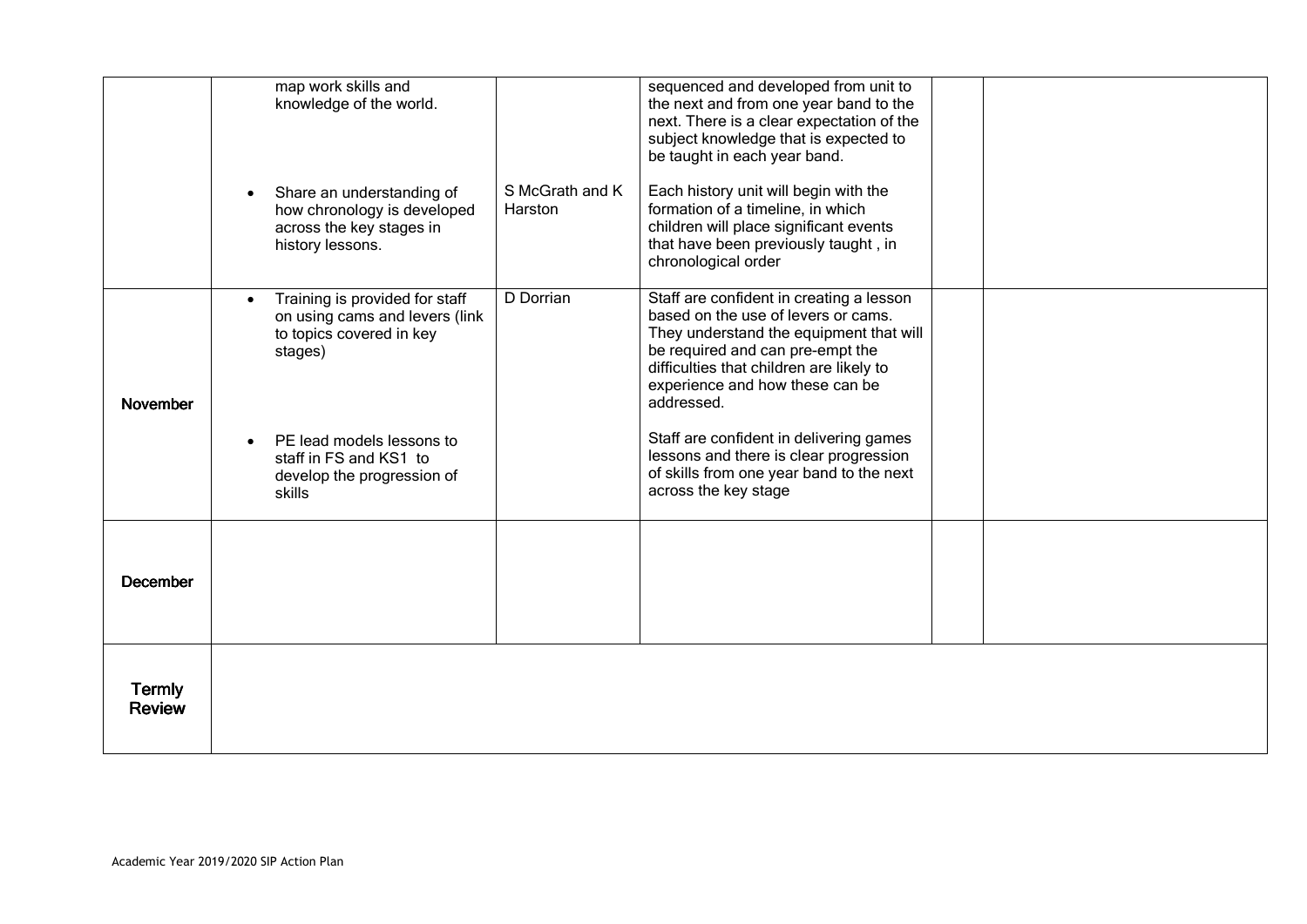| <b>Month</b> | Points for action                                                                                                                                                                                                                                                                             | <b>Person Responsible</b>  | Impact                                                                                                                                                                                                                                                                                                                                                                                                                                              | Cost | Evaluation                                                                                            |
|--------------|-----------------------------------------------------------------------------------------------------------------------------------------------------------------------------------------------------------------------------------------------------------------------------------------------|----------------------------|-----------------------------------------------------------------------------------------------------------------------------------------------------------------------------------------------------------------------------------------------------------------------------------------------------------------------------------------------------------------------------------------------------------------------------------------------------|------|-------------------------------------------------------------------------------------------------------|
| January      | Staff to attend training<br>$\bullet$<br>which focuses on the<br>development of skills<br>across the PE curriculum.                                                                                                                                                                           | A Markham Jones            | PE lessons are planned and<br>sequenced effectively to ensure<br>skills are developed across the<br>year and across the key stages                                                                                                                                                                                                                                                                                                                  |      | PE lead will review<br>lesson plans and look at<br>the development of skills<br>across the year band. |
|              | Training is provided for staff<br>on using gears and pulleys<br>linked to units of work<br>covered this term                                                                                                                                                                                  | D Dorrian                  | Staff are confident in creating a<br>lesson based on the use of gears<br>or pulleys. They understand the<br>equipment that will be required<br>and can pre-empt the difficulties<br>that children are likely to<br>experience and how these can be<br>addressed.                                                                                                                                                                                    |      |                                                                                                       |
| February     | Training is provided for staff<br>in KS1 and FS to develop<br>the skill of sketching and to<br>recognise how this skill<br>should be developed from<br>one year band to the next.<br>Training is provided for staff<br>in KS2 on developing map<br>work skills and knowledge<br>of the world. | K Harston<br>S McGrath     | Expectations are raised for all<br>staff and children and there is<br>evidence in sketch books that<br>skills have been taught and<br>developed.<br>Staff will understand which terms<br>have a map work focus and how<br>the skills are sequenced and<br>developed from unit to the next<br>and from one year band to the<br>next. There is a clear expectation<br>of the subject knowledge that is<br>expected to be taught in each<br>year band. |      |                                                                                                       |
|              | Staff attend training on<br>using historical sources to<br>deduce information about<br>the past                                                                                                                                                                                               | K Harston and S<br>McGrath | Staff use artefacts and other<br>historical resources in their<br>lessons to develop skills in<br>historical enquiry. Children<br>recognise that no single source of<br>evidence gives the full answer to<br>questions about the past.                                                                                                                                                                                                              |      |                                                                                                       |

Academic Year 2019/2020 SIP Action Plan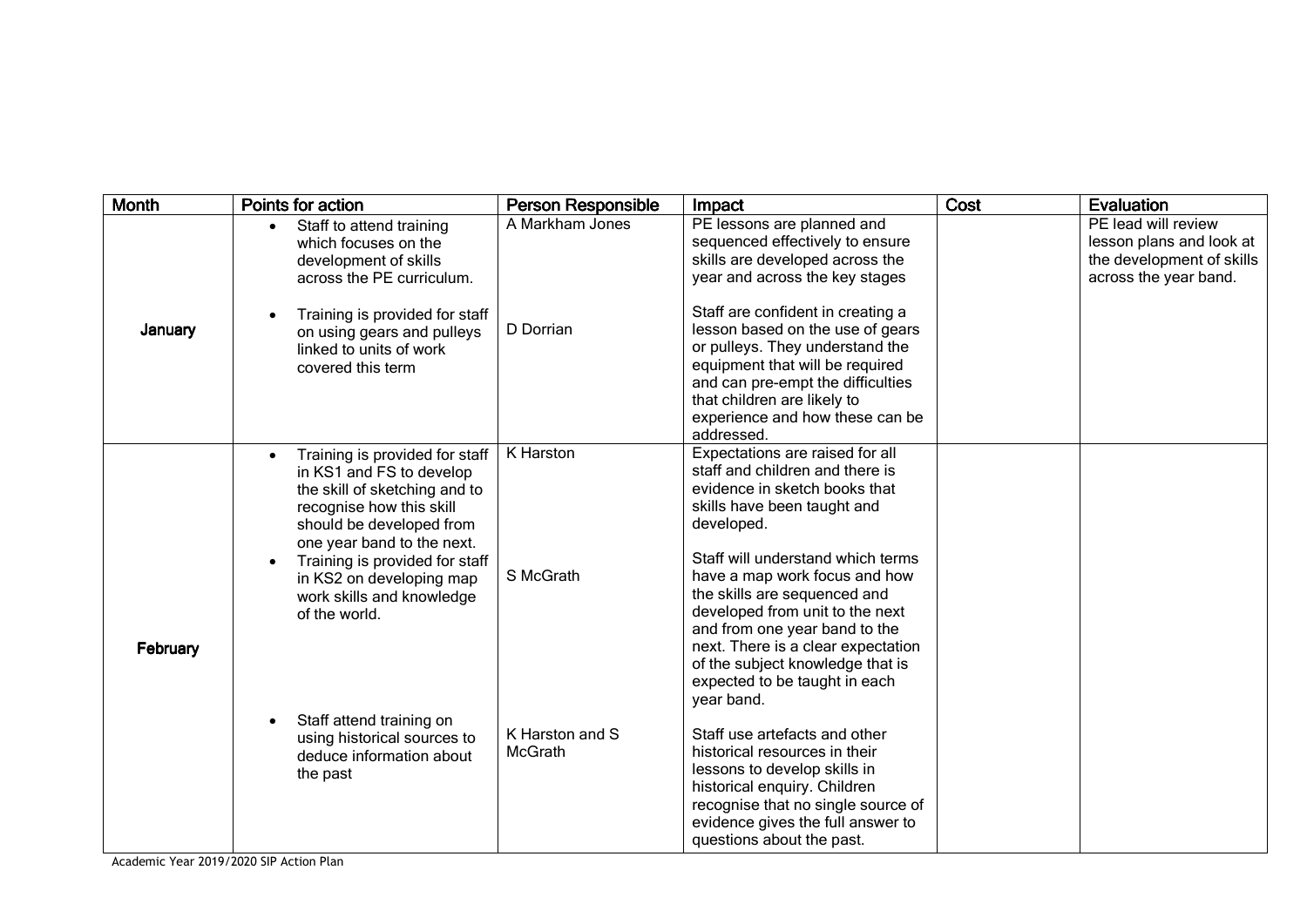| <b>March</b>                   | Subject leads for<br>Foundation subjects<br>scrutinise books to review<br>which skills have been<br>covered effectively and<br>what knowledge the<br>children have developed.<br>PE lead models lessons to<br>staff in KS2 to develop the<br>progression of skills | K Harston<br>S McGrath<br><b>AMJ</b>              | A review of topic books allows<br>subject leads to establish if there<br>has been full coverage of the<br>history/ geography and Art and<br>DT curriculum and identify any<br>gaps which will need to be<br>addressed in the summer term.<br>Staff are confident in delivering<br>games lessons and there is clear<br>progression of skills from one year<br>band to the next across the key<br>stage |  |
|--------------------------------|--------------------------------------------------------------------------------------------------------------------------------------------------------------------------------------------------------------------------------------------------------------------|---------------------------------------------------|-------------------------------------------------------------------------------------------------------------------------------------------------------------------------------------------------------------------------------------------------------------------------------------------------------------------------------------------------------------------------------------------------------|--|
| April                          | Subject leads share<br>developments with FGB<br>including progression of<br>skills and subject<br>knowledge.                                                                                                                                                       | <b>AMJ</b><br>K Harston<br>S McGrath<br>D Dorrian | Governors have an overview of<br>how the Foundation subjects are<br>delivered and assessed.                                                                                                                                                                                                                                                                                                           |  |
| <b>Termly</b><br><b>Review</b> |                                                                                                                                                                                                                                                                    |                                                   |                                                                                                                                                                                                                                                                                                                                                                                                       |  |